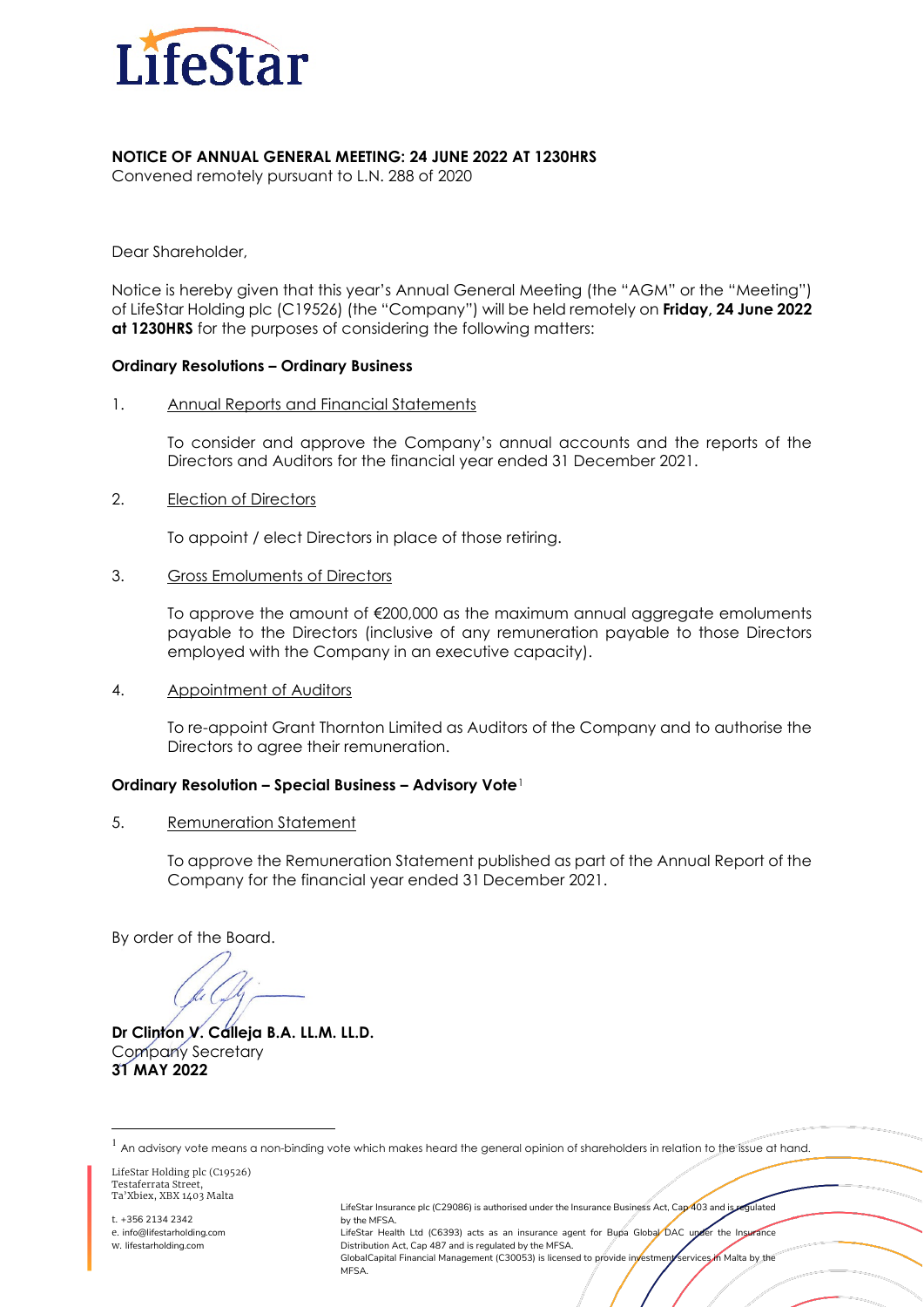

# **NOTES**

# **RECORD DATE AND DOCUMENTS**

- 1. This notice is being mailed to all Members who are entered on the register of Members of the Company as at 25 May 2022 (the "Record Date"). Only those Members registered on the Record Date are entitled to receive notice of and vote at the Annual General Meeting.
- 2. A copy of this notice, the Annual Report, Circular and other documents and detailed information required to be submitted to the Annual General Meeting, including in terms of the applicable Listing Rule 12.11, are available on the Company's website [www.lifestarholding.com.](http://www.lifestarholding.com/) The draft resolutions to be considered and voted upon at the Meeting are included as an integral part of this notice. The full-unabridged text of any documents submitted to the Meeting shall, unless dispatched to shareholders, be available at the registered address of the Company.

### **PARTICIPATION AND VOTING**

- 3. A Member may participate and vote at the AGM by appointing the Chairman of the Meeting to attend in his stead (the 'proxy'). Every Member may therefore participate and vote at the Meeting by submitting a proxy form to the Company nominating the Chairman and indicating voting preferences. The proxy may be sent to the Company by not later than forty-eight (48) hours before the time appointed for the Meeting either:
	- A. By post to the registered address of the Company; or
	- B. By electronic means on companysecretary@lifestarholding.com.

If sent electronically, the proxy form should have attached thereto a copy of the proxy form duly completed and signed by the Member, or a duly authorised person on behalf of a corporate Member. Electronic proxy submissions are only valid upon confirmation of receipt by the Company Secretary.

## **COMPLETION OF FORM OF PROXY**

- 4. Members are to complete all details required on the proxy form, clearly and accurately. This includes:
	- A. Indicating that they wish to appoint as their proxy the Chairman of the Meeting;
	- B. Indicating that the Member wishes the proxy to vote as he/she wishes, or whether the Member wishes to indicate how the proxy is to vote. In either case a mark ought to be made in the appropriate box indicated in the proxy form. In the event that no such indication is made it shall be deemed that the Member authorises the proxy to vote as he wishes, unless the Member indicates how he/she wishes the shares held to be voted by inserting the number of shares or another appropriate mark against the relevant resolutions, in which case the proxy shall be deemed authorised to vote only as indicated by the Member in the proxy form;
	- C. Where a Member wishes to have the proxy to vote in a particular manner, then he/she should indicate his/her voting preference in the appropriate box against each resolution. The use of a cross or a mark (instead of putting a number-of

LifeStar Holding plc (C19526) Testaferrata Street, Ta'Xbiex, XBX 1403 Malta

t. +356 2134 2342 e. info@lifestarholding.com w. lifestarholding.com

LifeStar Insurance plc (C29086) is authorised under the Insurance Business Act, Cap 403 and is regulated by the MFSA. LifeStar Health Ltd (C6393) acts as an insurance agent for Bupa Global DAC under the Insurance Distribution Act, Cap 487 and is regulated by the MFSA. GlobalCapital Financial Management (C30053) is licensed to provide investment services in Malta by the **MFSA**